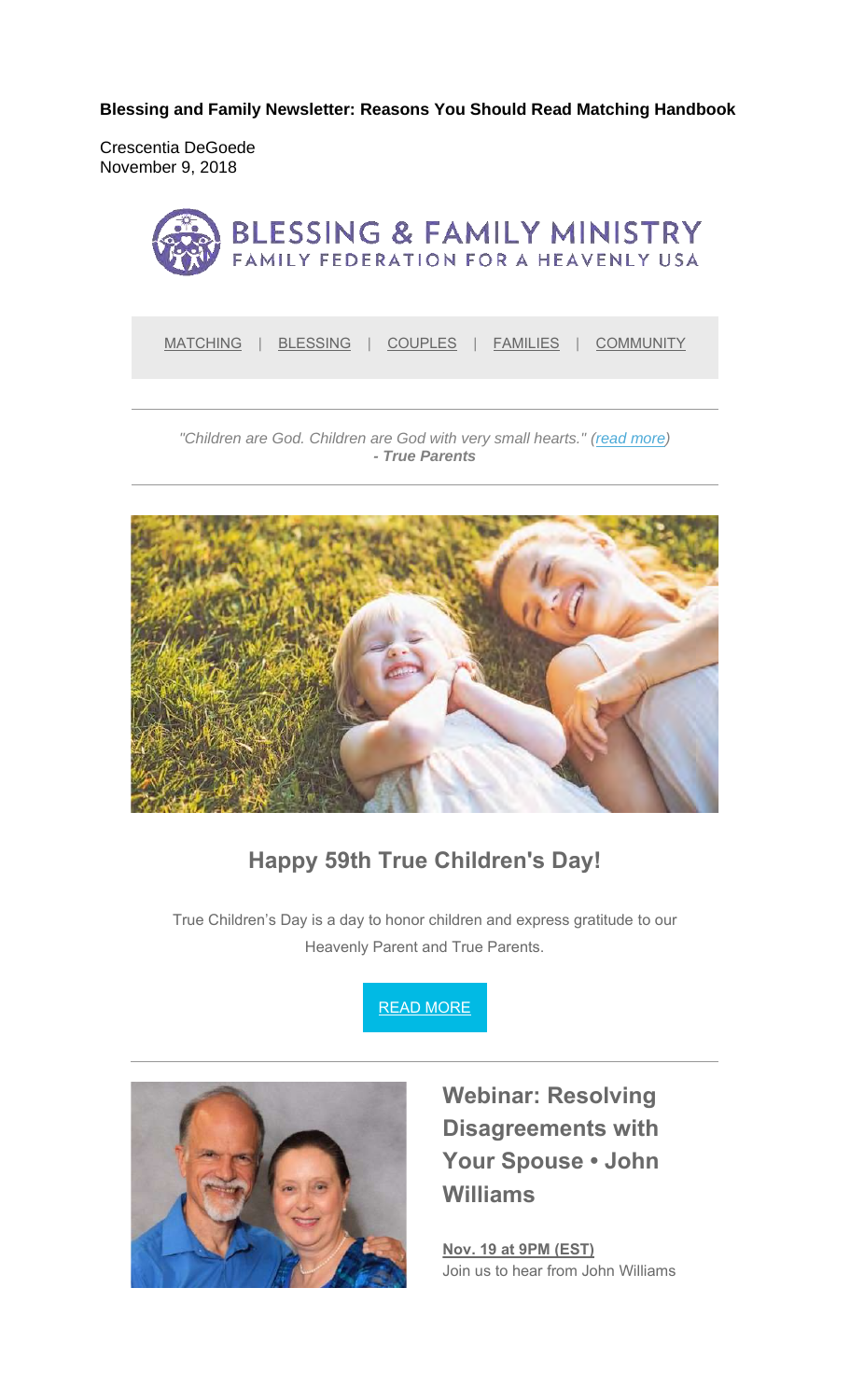about simple concepts to resolve disagreements with your spouse...

#### SIGN UP FREE!



## **Free Intro Webinar: Coaching Group for Young Parents • With Coach Myrna**

**Nov. 18 at 9:30PM (EST)**

Check out the Young Parents' Coaching Group with a free introduction!...





# **5 Reasons You Should Read the Matching Handbook**

Over the years, the BFM has developed the matching process into two publications: the *Family Matching Handbook* and *Finding the One...*

READ ARTICLE



## **New Year's Resolutions to Strengthen Your Marriage**

Here are 5 simple ideas that will give your marriage a major boost in the New Year...

READ ARTICLE